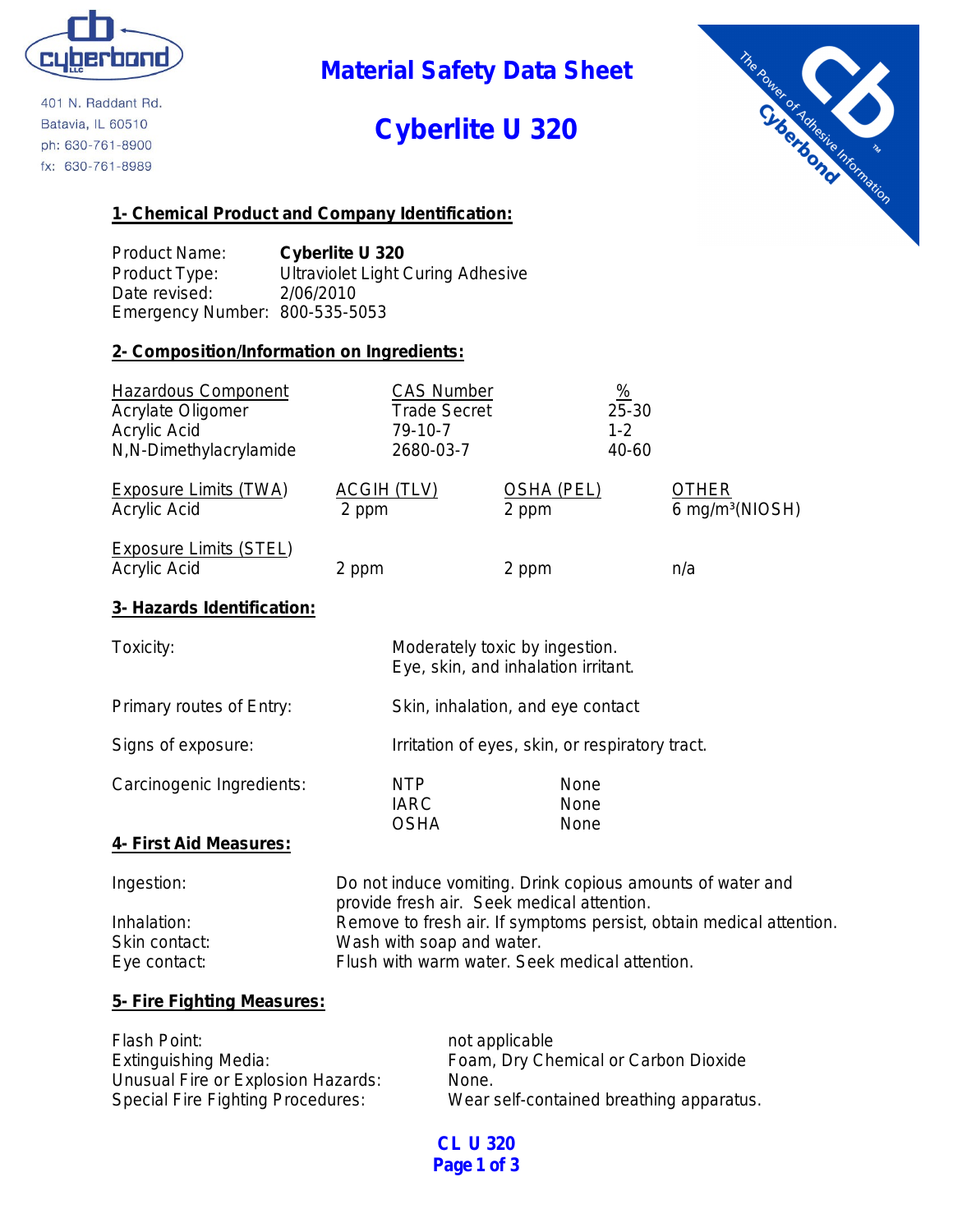## **Material Safety Data Sheet**

# **Cyberlite U 320**

#### **6-Accidental Release Measures**

Steps to be taken in case of spill or leak: Inform authorities in case of seepage into water system. Maintain adequate ventilation.

Soak up with inert absorbent. Store in a closed container until disposal.

#### **7- Handling and Storage:**

| Safe storage: | Store away from heat and direct sunlight to maximize shelf life.                   |
|---------------|------------------------------------------------------------------------------------|
|               | Store inside in a dry location between 50°Fand 90°F.                               |
| Handling:     | Keep container tightly closed. Avoid contact with skin. Avoid<br>breathing vapors. |

### **8- Protective Equipment:**

| Ventilation:            | Local exhaust ventilation recommended for maintaining vapor<br>level below TLV. |
|-------------------------|---------------------------------------------------------------------------------|
| Respiratory protection: | Not applicable with good local exhaust.                                         |
| Skin:                   | Neoprene or non-reactive gloves. Do not use cotton or wool.                     |
| Eye protection:         | Safety glasses or goggles with side shields.                                    |

### **9- Physical and Chemical Properties:**

| Appearance:           | Yellowish clear liquid       |
|-----------------------|------------------------------|
| Odor:                 | Mild                         |
| <b>Boiling Point:</b> | $212^{\circ}$ F              |
| Vapor Pressure:       | Less than .2mmHg @20C        |
| Vapor Density:        | More than 1 (Air $=1$ )      |
| Evaporation rate:     | Not applicable               |
| Specific Gravity:     | 1.1                          |
| Solubility in water:  | Negligible.                  |
| Auto Igniting         | Product is not self-igniting |
|                       |                              |

### **10- Stability and Reactivity**

| Stability:                | Stable                                                 |
|---------------------------|--------------------------------------------------------|
| Hazardous Polymerization: | Will not occur                                         |
| Incompatibility:          | Photoreactive. Reacts with amines, acids, alkalis, and |
|                           | oxidizing agents.                                      |